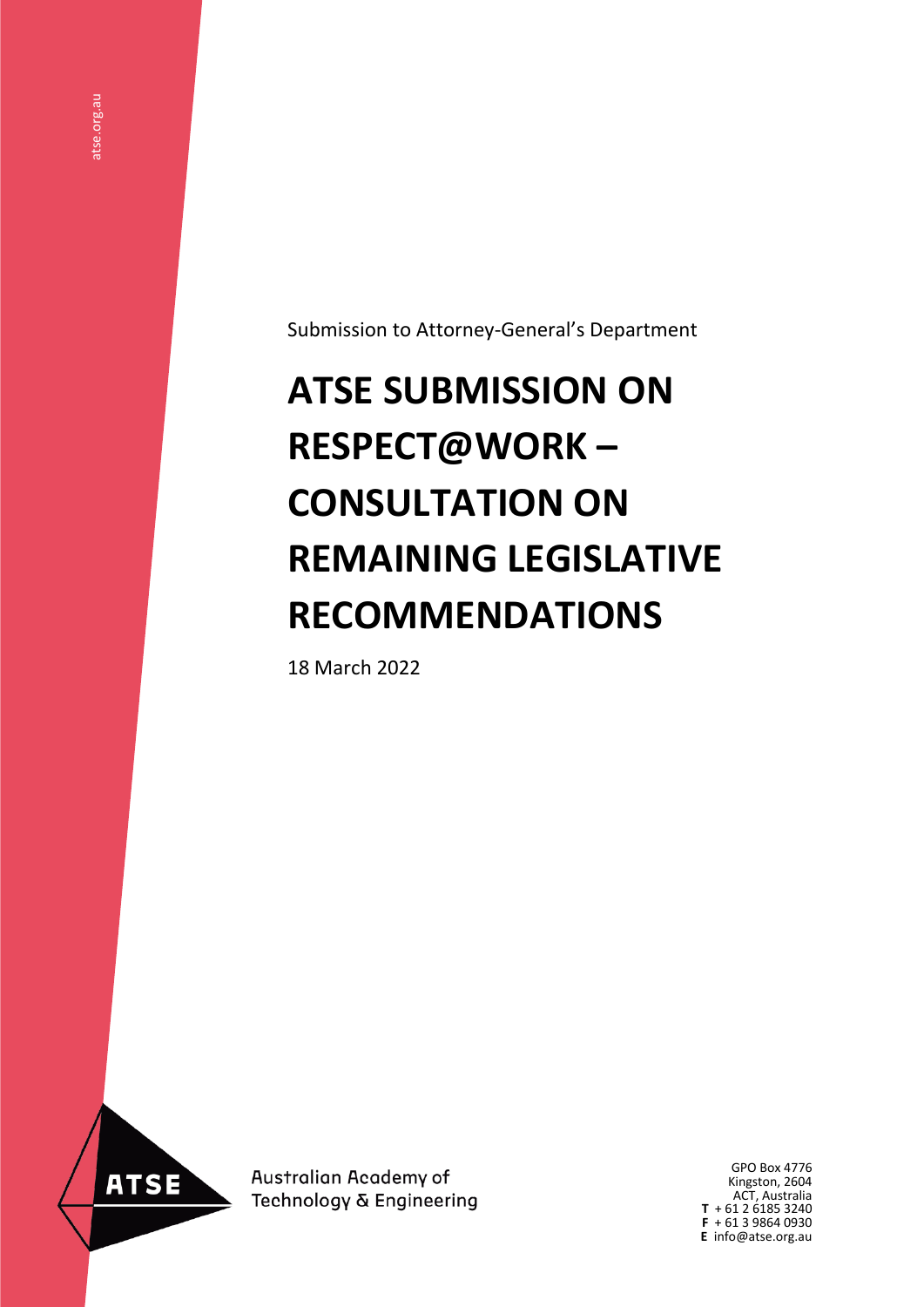# **ATSE SUBMISSION ON RESPECT@WORK – CONSULTATION ON REMAINING LEGISLATIVE RECOMMENDATIONS**

The Australian Academy of Technology and Engineering (ATSE) is a Learned Academy of around 900 independent, non-political experts helping Australians understand and use technology to solve complex problems. Bringing together Australia's leading thinkers in applied science, technology, and engineering, ATSE provides impartial, practical, and evidence-based advice on how to achieve sustainable solutions and advance prosperity.

ATSE welcomes the opportunity to respond to the consultation on the six remaining legislative recommendations on the Respect@Work report. ATSE believes that all recommendations of the Respect@Work report should be implemented in full. This would support the STEM sector to create more inclusive workplaces and address barriers to women's workforce participation and advancement. It is acknowledged that while all genders may experience workplace sexual harassment, it is overwhelmingly women who experience sexual violence including harassment.

### **Creating inclusive STEM workplaces**

Implementing all remaining legislative recommendations would support STEM workplaces to attract and retain diverse talent. The Women in STEM Decadal Plan consultation identified harassment as a barrier to retention and career progression particularly at the tertiary education and early career stages, alongside numerous other barriers for women to remain in STEM careers; and that there are high levels of sexual harassment in STEM workplaces (Australian Academy of Science & Australian Academy of Technology and Engineering, 2019). It is therefore incumbent upon academia, industry, government, and other STEM stakeholders to create safer working environments for women. As suggested in the Women in STEM Decadal Plan, the Respect@Work recommendations should be implemented to address workplace sexual harassment.

#### **Assisting workplaces to meet their positive duty obligations**

Introducing a positive duty on employers to prevent sexual harassment would be an important step to creating more inclusive and safer workplaces. This is critical in the heavily masculinised STEM sector where there is a high prevalence of workplace sexual harassment (Science & Technology Australia, 2019). As noted in the Women in STEM Decadal Plan, it is the responsibility of employers to create a workplace culture that does not accept bullying and harassment.

It is essential that workplaces implement clear policies (including at recruitment), practical training, prevention initiatives, and visible leadership to create a culture of zero-tolerance for sexual harassment. This culture must extend to out-of-hours, off-site, and online workrelated activities including conferences and social hours.

Some workplaces may require guidance and support to meet their positive duty obligations and implement best practices in addressing workplace sexual harassment. There is an opportunity to provide resources such as the [Diversity and Inclusion Toolkit,](https://www.atse.org.au/wp-content/uploads/2022/01/DOC-DI-Toolkit-PILOT-220106b.pdf) developed by ATSE, to provide resources for science and technology focused small and medium sized enterprises (SMEs) (Australian Academy of Technology and Engineering, 2022). The toolkit targets recruitment, reach, and retention as key areas for intervention and improvement.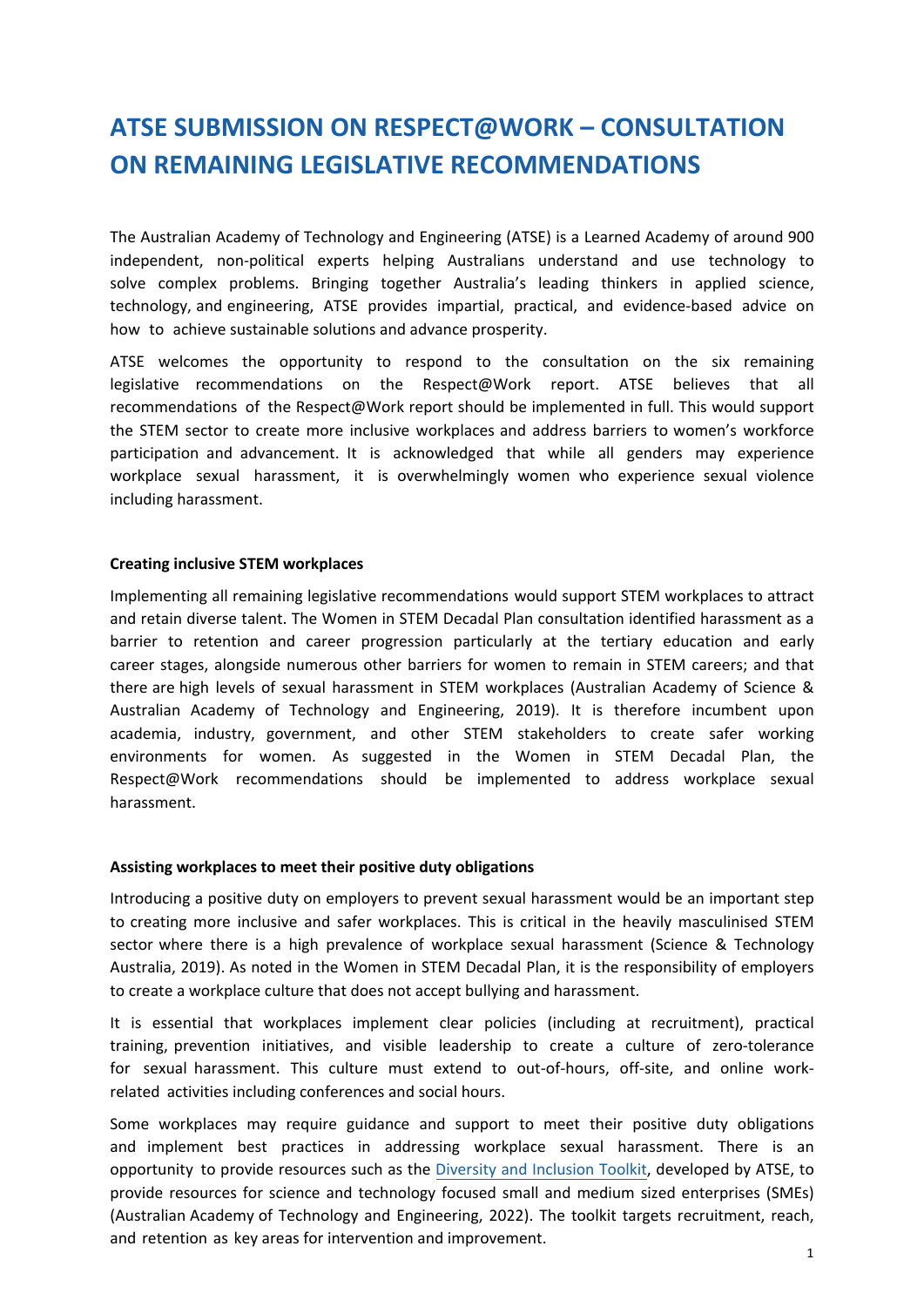Prevention of discrimination and harassment is highlighted by the toolkit as essential for staff retention. The toolkit recommends that STEM-focused SMEs develop and implement discrimination and harassment policies and establish a safe and secure complaints process. The toolkit outlines minimum inclusions in workplace discrimination policies, provides links to example policies, and suggests additional steps that employers can take to prevent and respond to harassment. The toolkit, which is currently in a pilot phase, is an example of the support that can be provided to employers – especially small employers – to enable them to meet their obligations to provide a safe workplace free of harassment.

# **Embedding procedural fairness**

With new positive duty obligations and the creation of broad inquiry functions for the Australian Human Rights Commission, SMEs may be concerned about their liability and resourcing. To support implementation of the legislation, there should be clear messaging and resources or toolkits provided to communicate how procedural fairness is embedded in the new provisions.